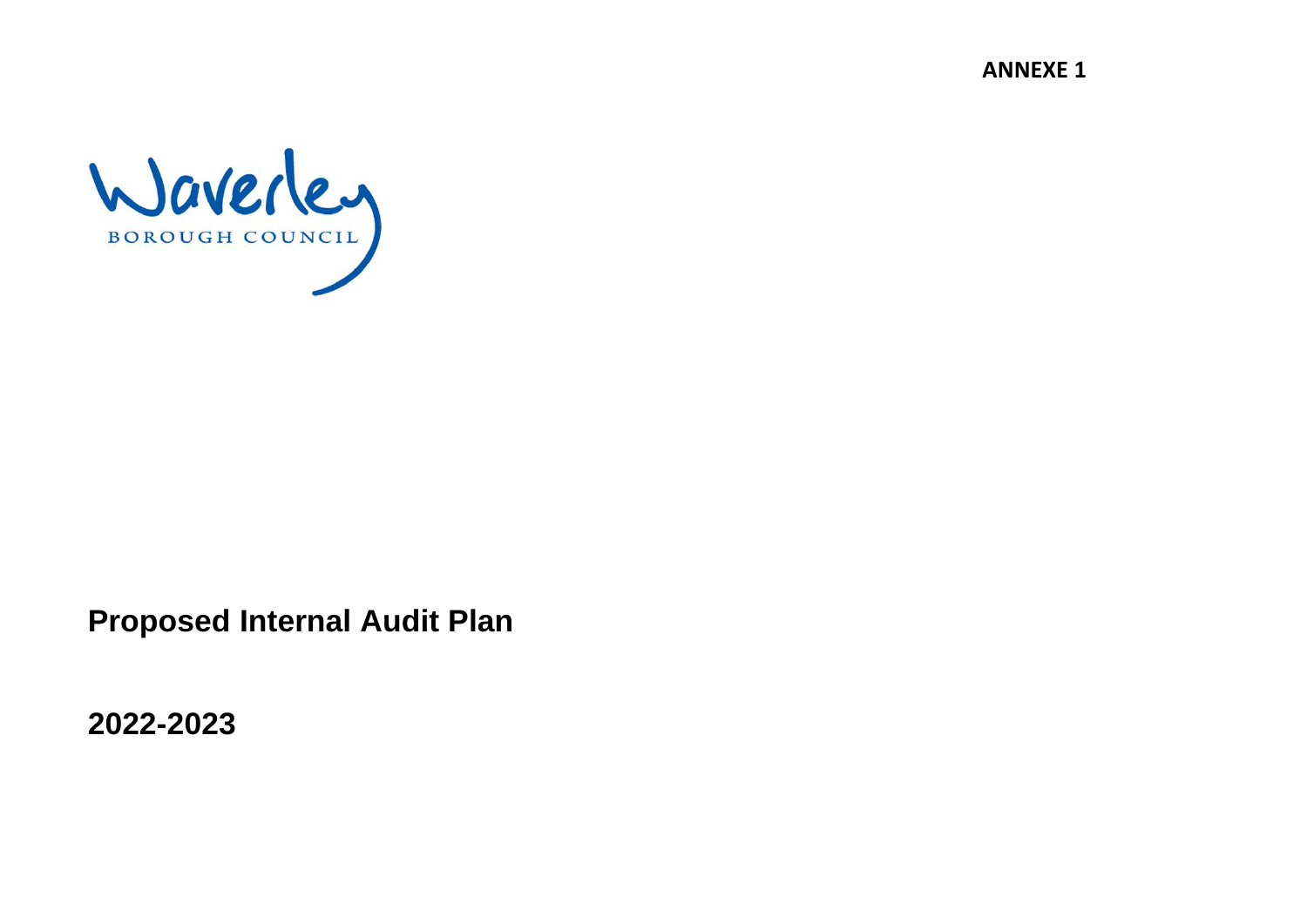# **Contents**

**Introduction** 

Your Internal Audit Team

Conformance with Internal Audit Standards

Conflicts of Interest

Council Corporate Strategy

Council Risk

Developing the Internal Audit Plan 2022-23

Internal Audit Plan 2022-23

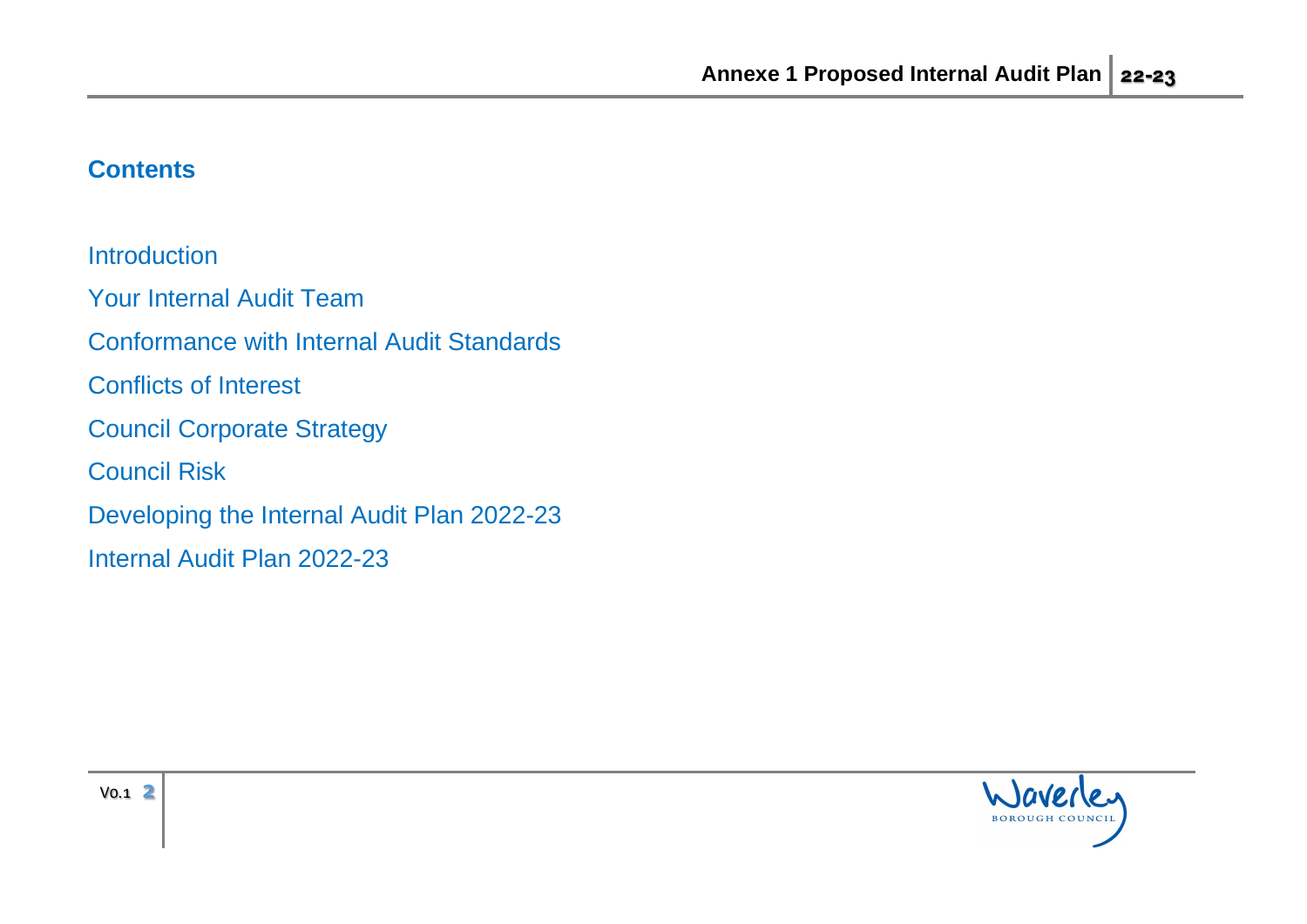#### **Introduction**

The role of internal audit is that of an:

'Independent, objective assurance and consulting activity designed to add value and improve an organisations operations. It helps an organisation accomplish its objectives by bringing a systematic, disciplined approach to evaluate and improve the effectiveness of risk management, control and governance processes' (CIPFA and IIA).

The Council is responsible for establishing and maintaining appropriate risk management processes, control systems, accounting records and governance arrangements. Internal Audit plays a vital role in advising the Council and these arrangements are in place and operating effectively.

The Council's response to internal audit activity should lead to the strengthening of the control environment and, therefore, contribute to the achievements of the organisations objectives.

The aim of internal audit's work programme is to provide independent and objective assurance to management, in relation to the business activities; systems or processes under review that:

- The framework of internal control, risk management and governance is appropriate and operating effectively; and
- Risk to the achievement of the Council's objectives is identified, assessed and managed to a defined acceptable level

The internal audit plan provides the mechanism through which the Chief Audit Executive (Internal Audit Manager at WBC) can ensure most appropriate use of internal audit resources to provide a clear statement of assurance on risk management, internal control and governance arrangements.

Internal Audit focus should be proportionate and appropriately aligned. The plan will remain fluid subject to ongoing review and amendment, in consultation with the relevant Strategic Directors, and Audit sponsors, to ensure it continues to reflect the needs of the Council. Amendments to the plan will be identified through the Internal Audit Manager's continued contact and liaison with those responsible for the governance of the Council and the Audit Committee as included in the Audit Committees Terms of Reference.

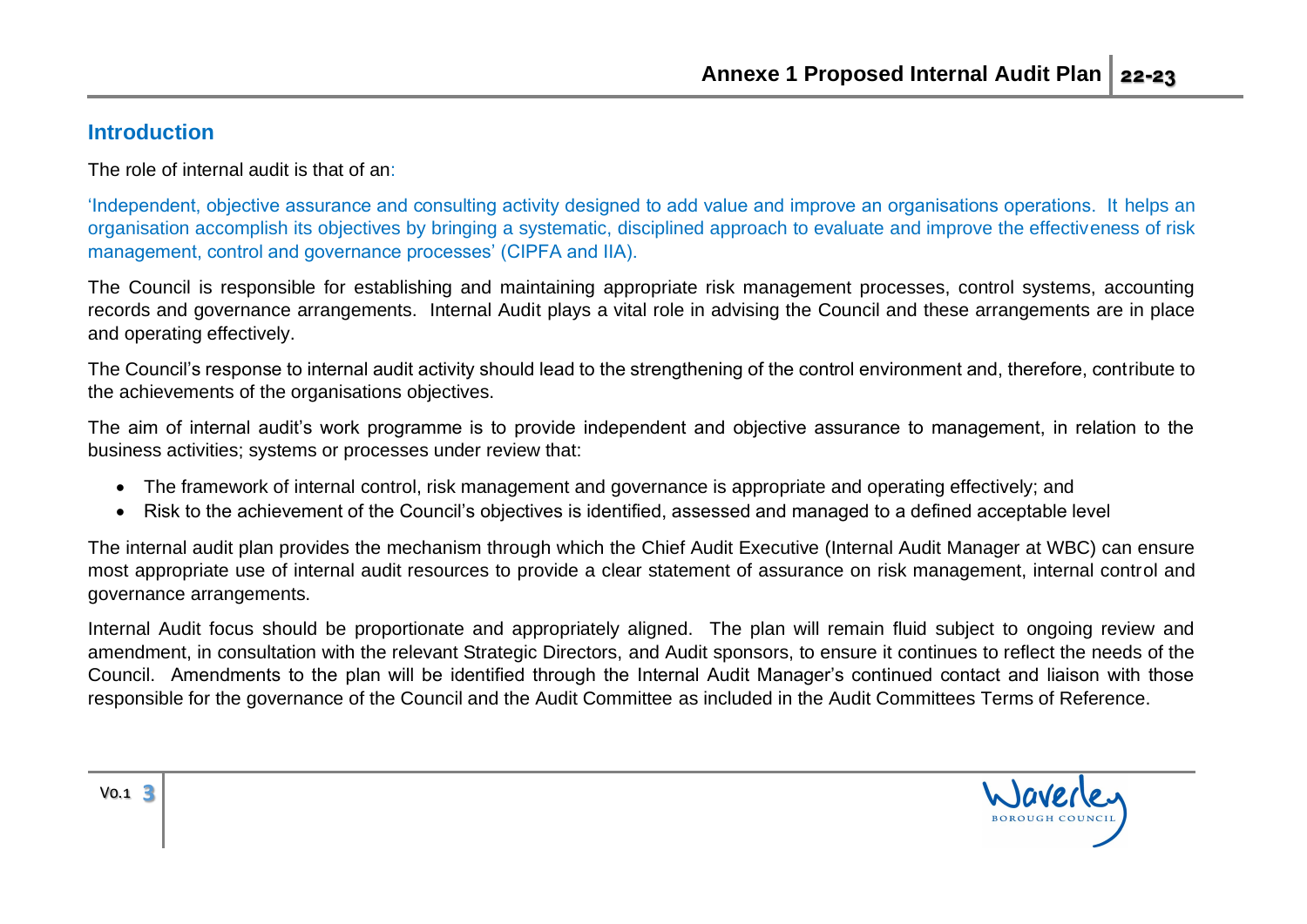## **Your Internal Audit Team**

Your internal audit service is provided by the in-house team and supported by the external resource of the Southern Internal Audit Partnership (SIAP). The in-house team is led by Gail Beaton, Internal Audit Manager and Jose Ribeiro, Housing Fraud Investigation Officer. The resourcing of the plan will be supported by the services of Southern Internal Audit Partnership (SIAP), setup and supported by Hampshire County Council, led by Neil Pitman, Head of Southern Internal Audit Partnership.



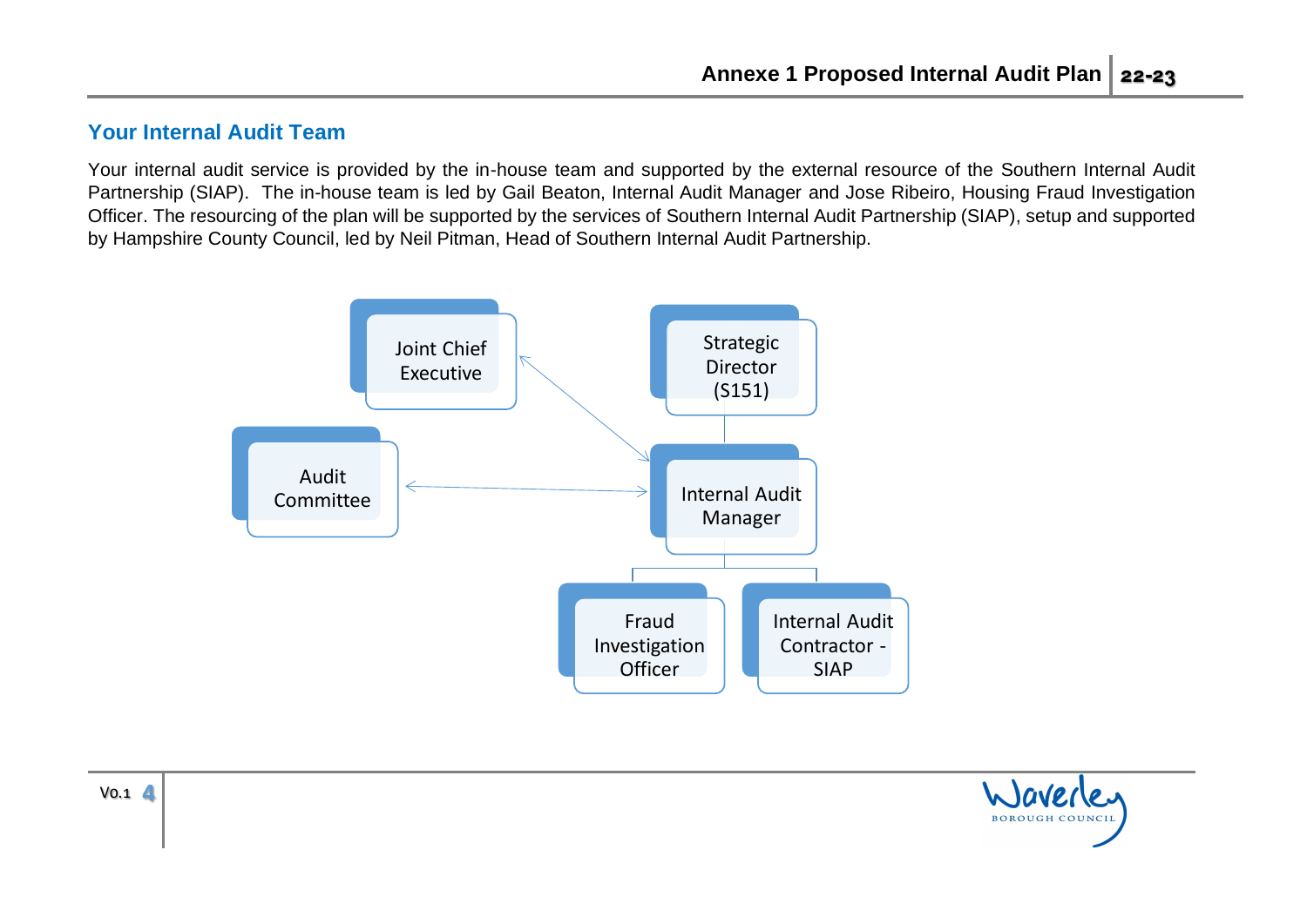#### **Conformance with internal auditing standards**

Under the conformance of the Public Sector Internal Audit Standards (PSIAS) there is a requirement for audit services to have an external quality assessment every 5 years. Our contractors, SIAP, have undergone this assessment, which was undertaken by the Institute of Internal Auditors (IIA) in September 2020. The report concluded:

'*The mandatory elements of the IPPF include the Definition of Internal Auditing, Code of Ethics, Core Principles and International Standards. There are 64 fundamental principles to achieve with 118 points of recommended practice. We assess against the principles. It is our view that the Southern Internal Audit Partnership conforms to all 64 of these principles. We have also reviewed SIAP conformance with the Public Sector Internal Audit Standards (PSIAS) and Local Government Application Note (LGAN). We are pleased to report that SIAP conform with all relevant, associated elements.'*

### **Conflicts of Interest**

V0.1 **5**

We are not aware of any relationships that may affect the independence and objectivity of the team, and which are required to be disclosed under internal auditing standards.

### **Councils Corporate Strategy 2020-25**

As part of the Councils Corporate Strategy our vision is for the council to promote and sustains:

- open, democratic and participative governance
- the value and worth of all residents, with opportunities for all, regardless of race, age, disability, religion, gender or sexual orientation, income or wealth
- high quality public services accessible for all
- a financially sound Waverley, with infrastructure and resilient services to fit for the future
- a strong, resilient local economy, supporting local businesses and employment
- housing to buy and rent, for those at all income levels
- effective strategic planning and development management which supports the planning and infrastructure needs of local

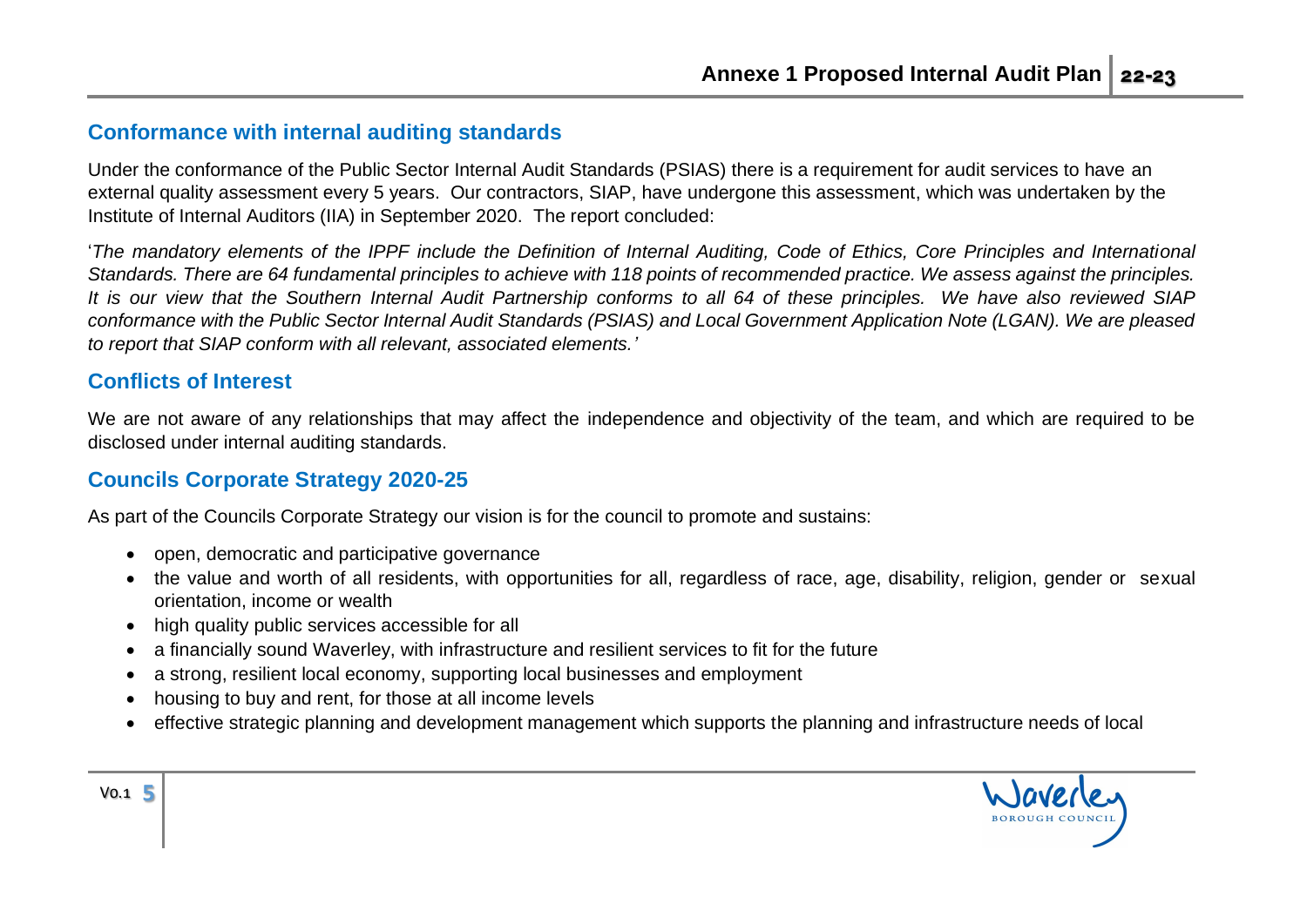- a sense of responsibility by all for our environment, promoting biodiversity, championing the green economy and protecting out planet
- the health and wellbeing of our communities

Our strategic priorities;

- $\checkmark$  Local, open, participative government
- $\checkmark$  Supporting a strong, resilient local economy
- $\checkmark$  Taking action on Climate Emergency and protecting the environment
- $\checkmark$  Good quality housing for all income levels and age groups
- $\checkmark$  Effective strategic planning and development management to meet the needs of our communities
- $\checkmark$  Improving the health and wellbeing of our residents and communities

The audit service will support the achievement of the vision through the work that will be completed to provide assurance that controls are in place to support and enhance the service outcomes contributing to the corporate vision.

# **Council Risk**

The council have a clear framework and approach to risk management which has involved members and officers working together to determine the authorities risk appetite. The strategic risks assessed by the Council are a key focus of our planning for the year to ensure it meets the organisation's assurance needs and contributes to the achievement of their objectives. We will monitor the strategic risk register closely over the course of the year to ensure our plan remains agile to the rapidly changing landscape.

# **Developing the Internal Audit Plan 2022-23**

The plan has been developed by the Internal Audit Manager, by completing a risk assessment of the councils audit universe (Auditable areas in the Council) and in consultation with Senior Management Team. Reference was also made to the Corporate Strategy and the council Risk Register and risk appetite as part of developing the plan. We have utilised various sources of information and discussed priorities for internal audit plan with the Section 151 Officer (Strategic Director). The audit plan reflects the Council's vision and strategies.

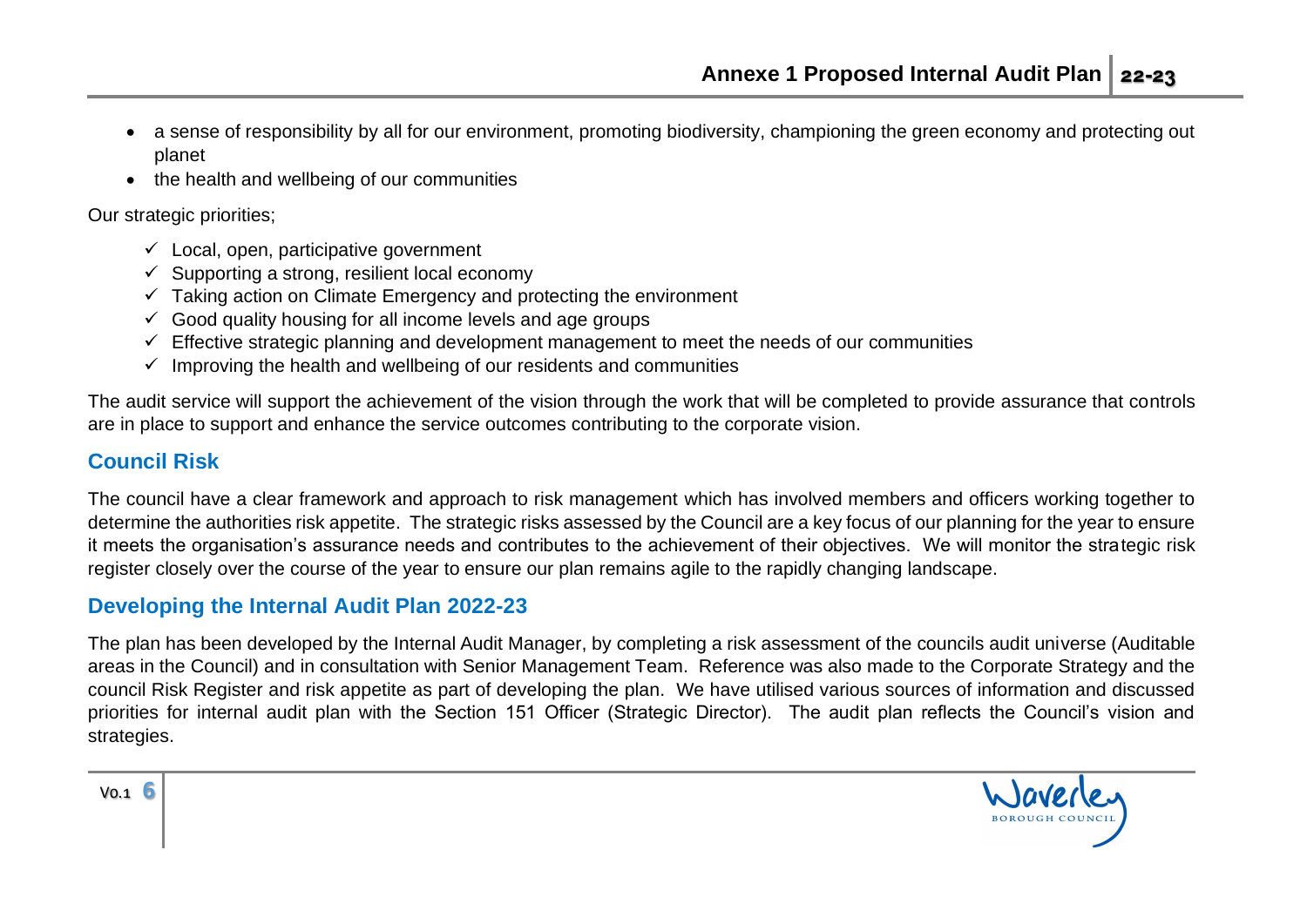The Council is reminded that internal audit is only one source of assurance and through the delivery of our plan we will not, and do not seek to cover all risks and processes within the organisation.

## **Proposed Areas to be covered in the Internal Audit Plan 2022/23**

| <b>Audit</b>                                                               | <b>Risk</b>                   | <b>Scope</b>                                                                                                                                                                                                             |  |  |
|----------------------------------------------------------------------------|-------------------------------|--------------------------------------------------------------------------------------------------------------------------------------------------------------------------------------------------------------------------|--|--|
| <b>Information Technology</b>                                              |                               |                                                                                                                                                                                                                          |  |  |
| Assessment of the Cyber<br><b>Security Protection Measures in</b><br>place | Reputation/loss of data       | Review of cyber security arrangements (including Phishing,<br>Smishing etc.), security controls (including remote access)<br>Cyber Response Plan, Cyber Essentials Scheme                                                |  |  |
| <b>IT Business Continuity Disaster</b><br><b>Recovery Planning</b>         | Reputation/loss of data       | Effectiveness of planning to protect the organisation from the<br>effects of significant negative events, allowing the organisation<br>to maintain or quickly resume mission-critical functions following<br>a disaster. |  |  |
| Applications system in service areas                                       |                               |                                                                                                                                                                                                                          |  |  |
| <b>Revenues Open Portal</b>                                                | Reputation/loss of data       | Assess the access security arrangements and functionality of<br>the portal from a customer experience perspective.                                                                                                       |  |  |
| <b>Financial Management</b>                                                |                               |                                                                                                                                                                                                                          |  |  |
| <b>Creditors</b>                                                           | Reputation and financial loss | Assurance that system is operating as intended for the payment<br>of suppliers.                                                                                                                                          |  |  |
| <b>Business Rates (NNDR)</b>                                               | Reputation and financial loss | Assurance that system is operating as intended.                                                                                                                                                                          |  |  |

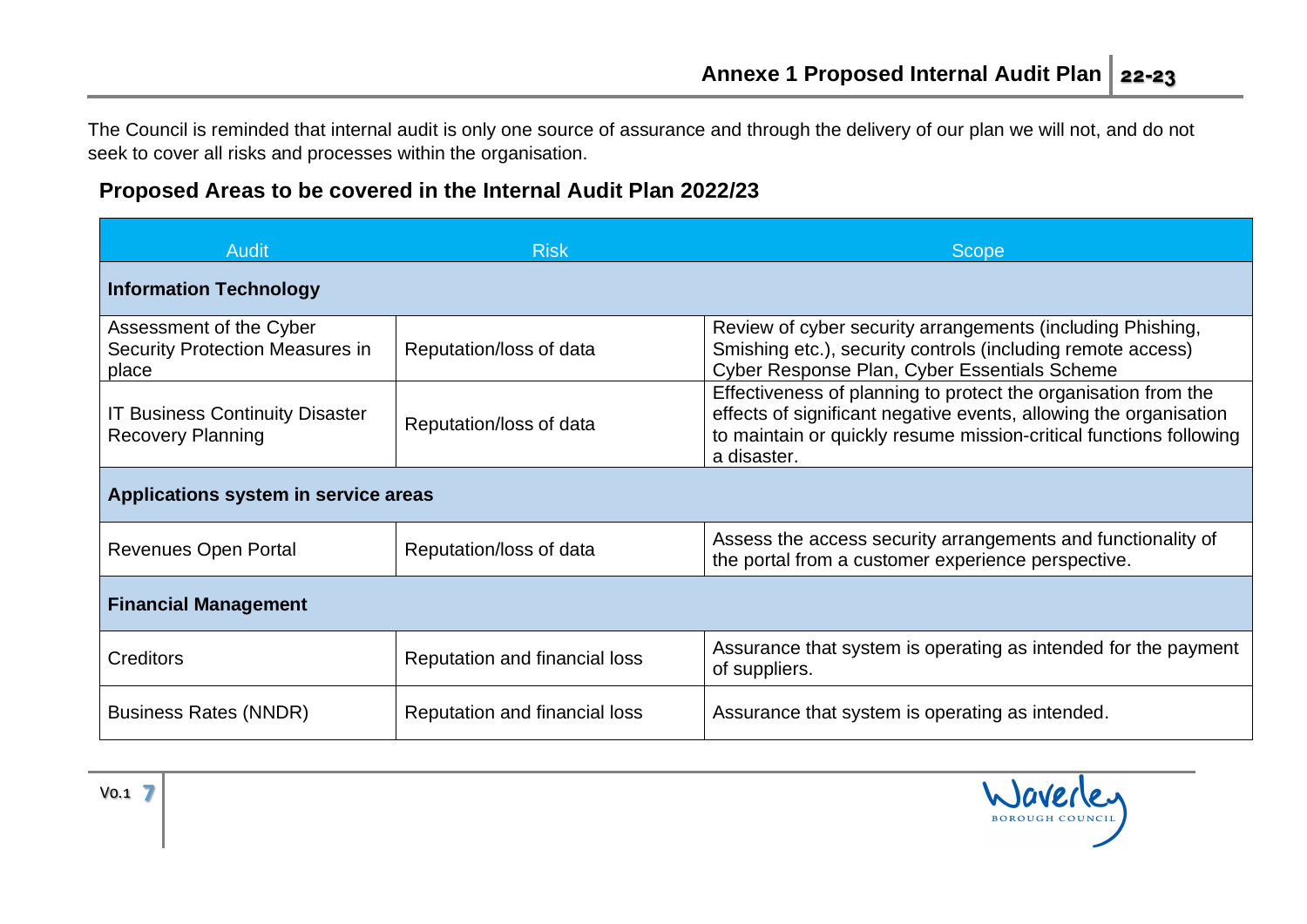| <b>Council Tax Reduction Scheme</b><br>(B/F 2021-22)                                | Reputation and financial loss           | Review will cover a key area of the process to ensure<br>compliance with requirements in the administration of the<br>scheme in the awarding of reductions for Council Tax accounts.          |  |  |
|-------------------------------------------------------------------------------------|-----------------------------------------|-----------------------------------------------------------------------------------------------------------------------------------------------------------------------------------------------|--|--|
| Main Accounting                                                                     | Reputation and financial loss           | Review of the controls over Journals & Reconciliations (Green<br>Waste and Planning) to Ledger re low code projects.                                                                          |  |  |
| <b>Refund Process</b>                                                               | Reputation and financial loss           | Review processes in place to provide assurance on refunds re<br>change to process.                                                                                                            |  |  |
| <b>Corporate Systems</b>                                                            |                                         |                                                                                                                                                                                               |  |  |
| Property Terrier (B/F 2021-22)                                                      | Financial/reputation/safety             | Completeness and accuracy of records maintained, verify<br>accuracy of any third party databases where reliance is place re<br>stock condition in the valuation of property in WBC ownership. |  |  |
| <b>Repair Recharges for Void</b><br>properties to vacating tenants<br>(B/F 2021-22) | Reputation/financial loss               | Review process in place re tenant awareness of their<br>responsibilities, recharges are accurate and timely and<br>appropriately applied in accordance with the agreed policy.                |  |  |
| <b>Mutual Exchanges</b>                                                             | Reputational/financial loss             | Assess the consistency of process completed in accordance<br>with documented procedures.                                                                                                      |  |  |
| Housing Invoice process re<br>Orchard to Agresso                                    | <b>Financial loss</b>                   | Re authorisation process Job No's on Orchard through to<br>Agresso for Ian Williams new contract as changes have been<br>made to the previous interface that was in place.                    |  |  |
| Housing Rents – Use and<br><b>Occupation Accounts</b>                               | Reputation, Legal and financial<br>loss | Review will cover key controls over the initiating and monitoring<br>of these types of account. Will include Housing Management<br>team and the rents team.                                   |  |  |

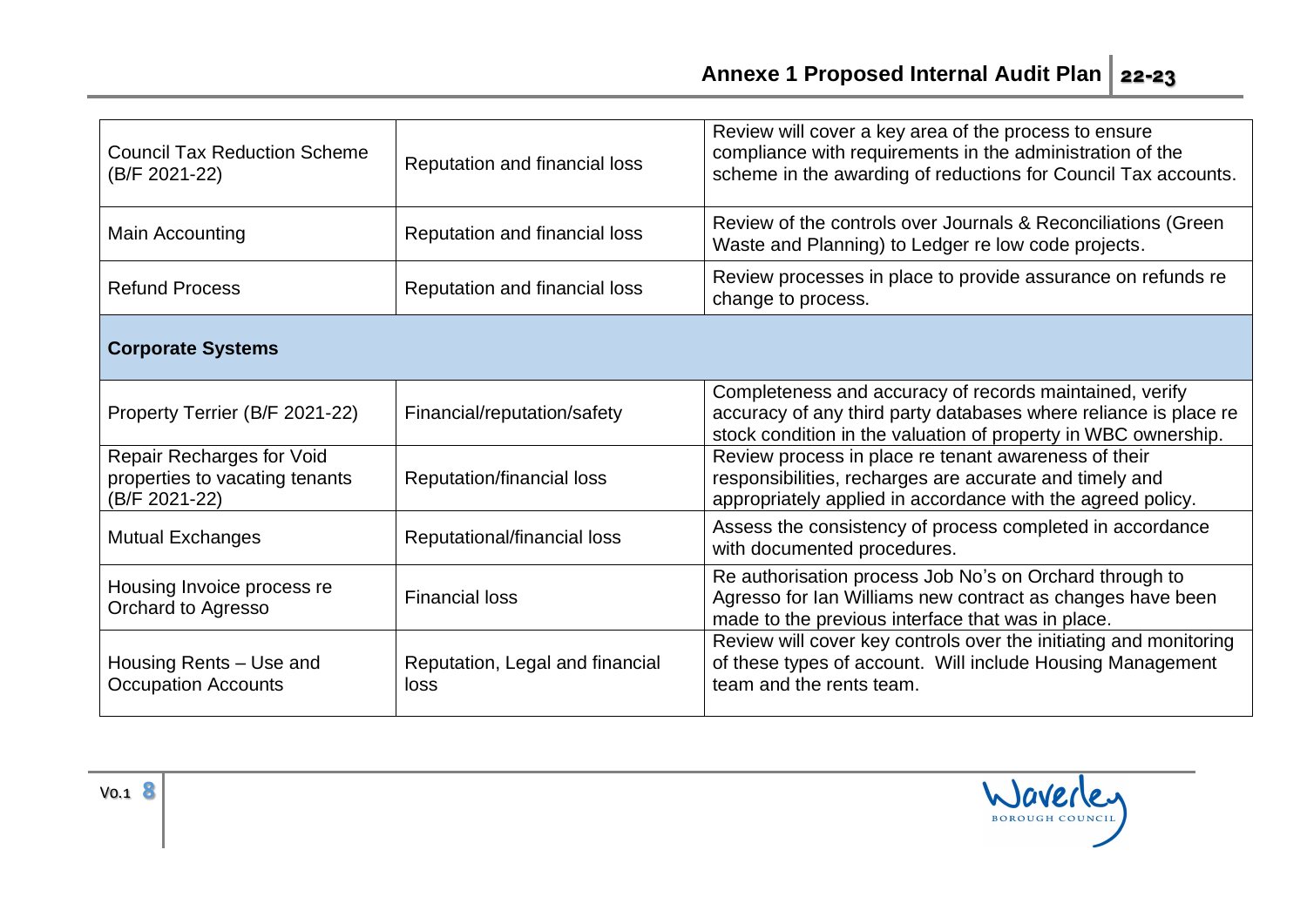| <b>Ground Maintenance</b>                                                                           | Reputation and financial loss | Management contract terms, including effectiveness of<br>management/performance information and non compliance<br>actions.                                                                                                                                                                                                |  |  |
|-----------------------------------------------------------------------------------------------------|-------------------------------|---------------------------------------------------------------------------------------------------------------------------------------------------------------------------------------------------------------------------------------------------------------------------------------------------------------------------|--|--|
| <b>Waverley Training Service</b>                                                                    | Reputation and financial loss | Financial management of the service, locally and supported by<br>Finance                                                                                                                                                                                                                                                  |  |  |
| <b>Events and Filming</b>                                                                           | Reputation and financial loss | Overview of process, including the fees and charges set,<br>collecting of income.                                                                                                                                                                                                                                         |  |  |
| <b>Local Land Charges</b>                                                                           | Reputation and financial loss | Review the process in the place to achieve the KPI information.                                                                                                                                                                                                                                                           |  |  |
| <b>Governance and Cross Cutting reviews</b>                                                         |                               |                                                                                                                                                                                                                                                                                                                           |  |  |
| <b>Anti-social Behaviour</b>                                                                        | Reputation and financial loss | Review of process re the identification, recording and monitoring<br>of cases including sharing of information with others.                                                                                                                                                                                               |  |  |
| <b>Customer Services Team</b>                                                                       | Reputation and financial loss | Management information and reports produced to monitor<br>achievements of the corporate service KPI's.                                                                                                                                                                                                                    |  |  |
| Business Transformation -<br>Project management                                                     | Reputation and financial loss | Verification of consistent process being applied and savings<br>achieved clearly documented re assessment of original PID to<br>Outcome/s achieved at close of project.                                                                                                                                                   |  |  |
| <b>Asset Management - Information</b><br>Governance, Data classification,<br>Retention and disposal | Reputation and financial loss | Corporate review to assess the classification and management<br>of data throughout the council.                                                                                                                                                                                                                           |  |  |
| <b>Risk Management</b>                                                                              | Reputation and financial loss | We will review the process for identifying, capturing and<br>escalating Strategic and operational risks. We will review the<br>process for managing operational risks, and assess how these<br>interact with the Council's ongoing risk management processes<br>and service plan objectives. For a sample of risks across |  |  |